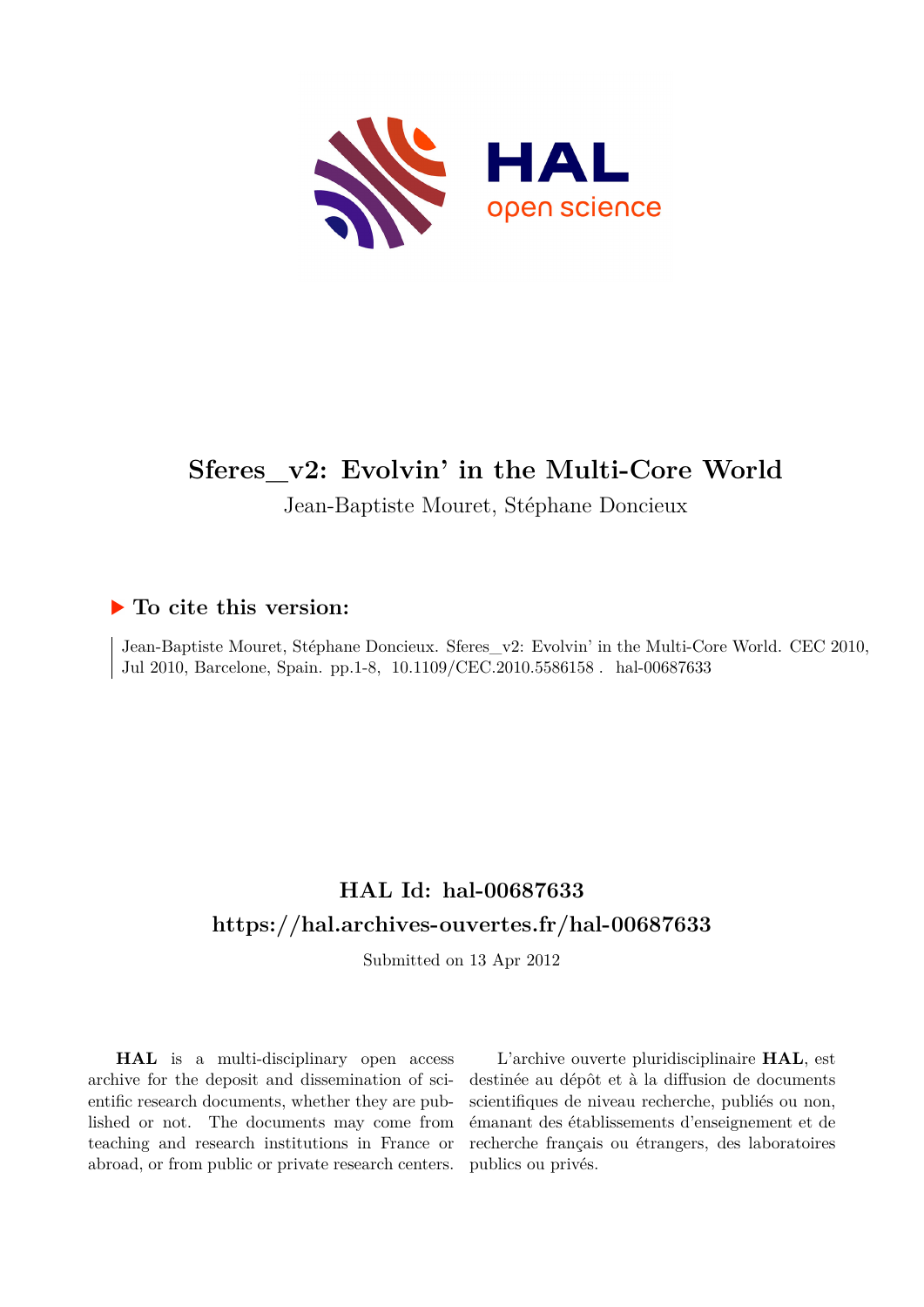# $Sferes<sub>v2</sub>: Evolvin'$  in the Multi-Core World

Jean-Baptiste Mouret and Stéphane Doncieux

 $Abstract$ — This paper introduces and benchmarks Sferes<sub>v2</sub>, a C++ framework designed to help researchers in evolutionary computation to make their code run as fast as possible on a multi-core computer. It is based on three main concepts: (1) including multi-core optimizations from the start of the design process; (2) providing state-of-the art implementations of wellselected current evolutionary algorithms (EA), and especially multiobjective EAs; (3) being based on modern (template-based) C++ techniques to be both abstract and efficient. Benchmark results show that when a single core is used, running time of classic EAs included in  $Sferes_{v2}$  (NSGA-2 and CMA-ES) are of the same order of magnitude than specialized C code. When  $n$  cores are used, typical speed-ups range from  $0.75n$  to  $0.9n$ ; however, parallelization efficiency critically depends on the time to evaluate the fitness function.

#### I. INTRODUCTION

Most evolutionary computation (EC) users experimented how evolutionary algorithms (EAs) require a lot of computational power. The picture is worse for most EC researchers who have to repeatedly run their algorithm, be it for debugging their algorithm or for establishing statistically valid benchmarks. As a result, in EC research—contrary to many other research fields—faster implementations of the same algorithms *can* make research more effective.

Fortunately for EC research, Moore's observation that the amount of computation achievable on a single chip doubles every two years has been followed with a remarkable precision [1]. Manufacturers of micro-processors are nonetheless reaching physical limits in improving the core of their chips. Desirous to continue to follow Moore's law, they now increase the number of cores available in a single chip [2], thus making parallel computing mainstream. Concretely, there is a large probability that you are now using a multi-core computer as your main development environment; hence, the main question is: are you able to fully exploit this computational power to improve your researches? If not, we introduce in this paper  $Sferes_{v2}$ <sup>1</sup>: a C++ framework—a set of classes and compilation tools—that aims at helping EC researchers to implement efficient versions of their ideas in a world of multi-core computers.

As this framework targets scientists, it is assumed that users will have to design new genetic operators, new algorithms, complex fitness, etc. We therefore focused on allowing to easily write new code, with as little efforts as

possible. One of the most common approaches to tackle this challenge is to rely on object-oriented programming (see e.g. [4]) but this abstraction model implies substantial runtime costs [5], [6]. Nonetheless, the C++ community now proposes a large set of "modern C++ techniques" (templatebased generic programming) [7], [8], [9] that promise to combine the efficiency of hand-tuned C code with the abstraction of object-oriented programming. Besides bringing multi-core programming to EC researchers, one of the goals of  $Sferes<sub>v2</sub>$  is to make these techniques easy to use in an EC context.

This line of thought leads us to the following main objectives for  $Sferes<sub>v2</sub>$ :

- Be multi-core from the ground-up: include multi-core optimizations from the start of the design process.
- Be up-to-date and multiobjective: provide a few but well selected implementations of "modern" EAs, and especially multiobjective EAs (MOEA) [10].
- Be based on modern C++ techniques to be both abstract and efficient.

Additionally, we set the following goals, which can be summarized by "the framework should be a good and simple piece of software":

- Be extensible: adding new algorithms should be straightforward.
- Be simple: simple experiments (e.g. optimizing real parameters) should be simple to set-up and require the minimum amount of code.
- Put the emphasize on efficient implementations rather than on covering the largest number of algorithms.
- Be small: the source code should be a short as possible to allow new users to quickly master the library and to make maintenance easier.
- Be tested: each important feature should be accompanied by a unit test.
- Be portable to all current Unix flavors (especially GNU/Linux and MacOSX);
- Be open source (GPL-compatible).
- Be easy to interface with current existing code (especially for fitness functions).

The purpose of this article is threefold: (1) introduce the Sferes<sub>v2</sub> framework, which can be useful to the EC community; (2) argue our technical choices to fulfill the previously described goals; (3) answer the question: what speed-up/slow-down can we expect in EC by employing modern C++ and by explicitly designing for multi-core systems? Additionally, this paper may suggest some useful ideas to designers of present and future EC software.

Jean-Baptiste Mouret and Stéphane Doncieux are with the Université Pierre et Marie Curie (UPMC) - Paris 6, Institut des Systèmes Intelligents et de Robotique (ISIR), CNRS UMR 7222, F-75005, Paris, France; e-mail: {mouret,doncieux}@isir.upmc.fr

<sup>&</sup>lt;sup>1</sup>The acronym SFERES stands for "SFERES is a Framework for Encouraging Research on Evolution and Simulation". The version introduced in this paper is the second one, in which the simulation part has been removed. The first version, which shares no code with  $Sferes<sub>v2</sub>$ , has been described in [3].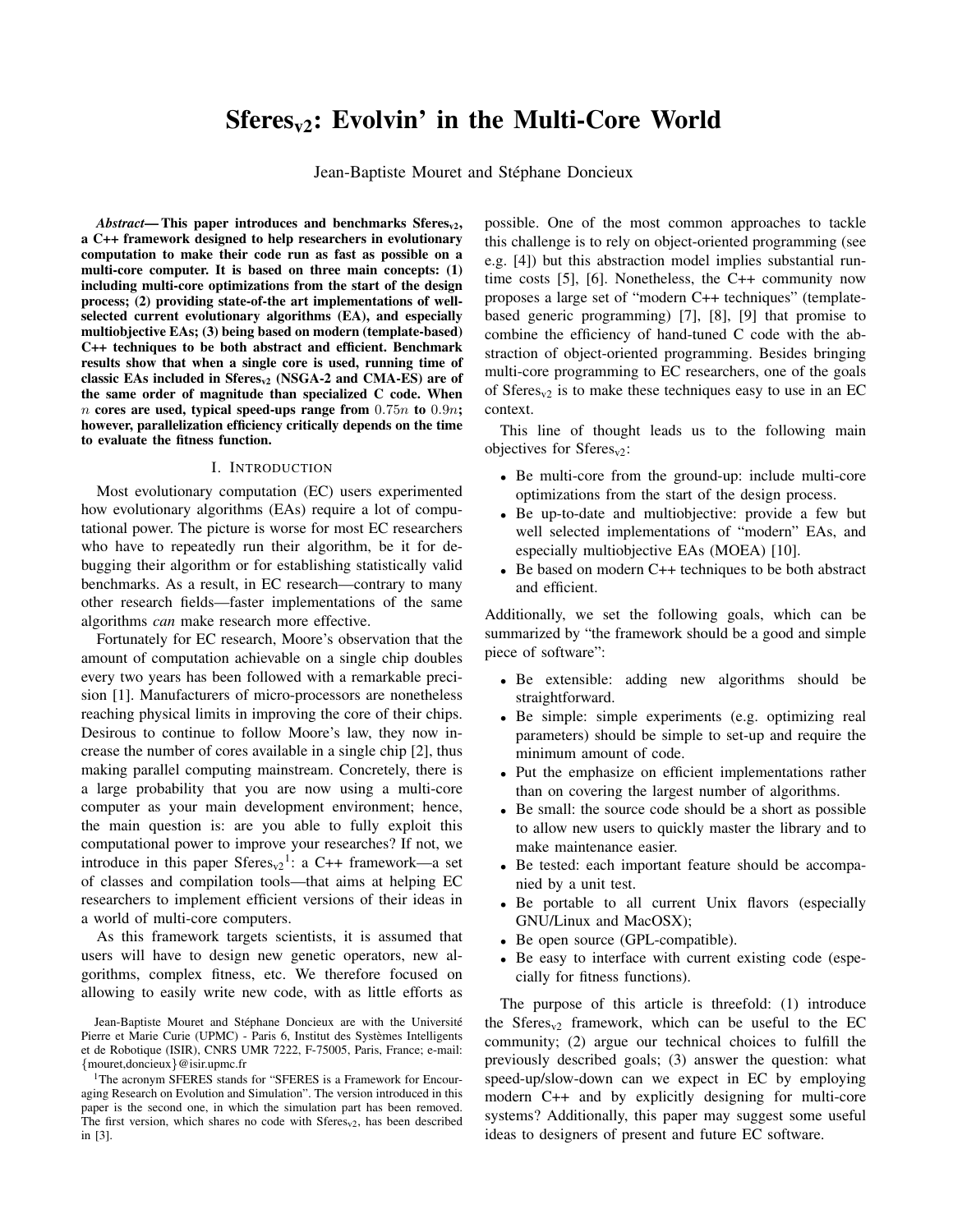## II. RELATED WORK

Despite the simplicity of the principles underlying EAs, the many variants of the same EA (huge number of potential genetic operators, various representations for solutions, etc.) make most EC programs complex pieces of software. In many ways, designing an EC software is like playing with a Lego<sup>TM</sup> set in which each brick is a part of the "EC toolbox" and in which some bricks (e.g. fitness function) have to be specially built. This complexity of EC software lead many research teams to mutualize their code by incorporating it in software frameworks that aims at reducing the amount of work required to implement a new EC experiment.

For instance, OpenBeagle [11], [12] is an object-oriented C++ framework "designed to provide an EC environment that is generic, user friendly, portable, efficient, robust, elegant and free"<sup>2</sup> . This large framework (about 40,000 lines of code<sup>3</sup>) relies on classic OOP and, to our knowledge, is not specially designed for multi-core (however, it is able to employ several threads by using an optional add-on).

Evolving Objects<sup>4</sup> (EO) [13] is another popular framework in C++. Programmed with template-based C++, it has been recently extended to implement many MOEAs [14]. On top of EO, Paradiseo [15] implements distributed and parallel algorithms. Overall, EO and its extensions appears to be a powerful but large (about 60, 000 lines of code) and complex piece of software that targets more clusters than mainstream multi-core workstations.

Numerous other frameworks for EC have been released on the Internet. Some of them implement parallel algorithms, for instance the DREAM project [16] and MALLABA [17]. However, like Paradiseo, the emphasis is more on parallel computation on large clusters than on providing a simple approach to implement EC on a multi-core workstation.

#### III. ARCHITECTURE

#### *A. Main parts*

Sferes<sub>v2</sub> is divided into three main parts: (1) the framework, (2) optional modules (that may be experimental or require complex dependencies) and (3) the user experiments (that may include new genotypes, fitness, . . . ). Everything is compiled using the waf<sup>5</sup> build tool, supplemented with functions to easily compile user experiments and modules modules.

The framework itself (Fig. 1) is divided into the classic parts of evolutionary algorithms:

- 1) Evolutionary algorithms (EA): the main evolutionary loops. Different single and multi-objective algorithms are available (see next subsection).
- 2) Genotypes: data and genetic operators (mutation and cross-over).



Fig. 1. Architecture of  $Sferes_{v2}$ . Optional modules can be added to the core framework (SFERESv2); each user experiment is a C++ file compiled with the framework. The waf compilation tool is used to easily compile user-defined experiments and optional modules.

- 3) Phenotypes: the transformed genotype to be used in the fitness function (e.g. integer parameters from a bitstring or developed neural networks from an indirect encoding).
- 4) Statistics: observers of the current population (best fitness, Pareto front,  $\dots$ ). They are the only data written on the hard-disk, so they are also the standard way to gather results.
- 5) Evaluators: evaluators take a list of genotypes, develop them into the corresponding phenotypes and compute the fitness function for each phenotype. Depending on the kind of evaluator, this evaluation can be parallel or sequential.
- 6) Fitness: abstract classes to program new fitness functions.
- 7) Modifiers: functors to modify fitness function once the whole population has been evaluated. For instance, this allows to implement fitness sharing [18], behavioral diversity [19] or novelty search [20].

#### *B. Implemented algorithms*

 $Sferes<sub>v2</sub>$  is more focused on implementing the most efficient algorithms from the literature than on providing an exhaustive list of algorithms. Such a choice keeps the complexity of the framework and maintenance costs as low as possible: it is easier to optimize and test a few useful algorithms than a lot of algorithms almost never used (and therefore less tested).

At this time, the following algorithms are available (other ones are available as modules):

• NSGA-2 [21]: one of the most efficient multi-objective evolutionary algorithms [22]. Contrary to classic implementations of NSGA-2, which have a run-time complexity of  $O(GMN^2)$  [21] (where G is the number of generations,  $M$  the number of objectives and  $N$  the size of the population), Sferes<sub>v2</sub> implements the fast

<sup>2</sup>http://beagle.gel.ulaval.ca/

<sup>&</sup>lt;sup>3</sup>The number of lines of code is computed using David A. Wheeler's "SLOCCount", http://www.dwheeler.com/sloccount/

<sup>4</sup>http://paradiseo.gforge.inria.fr

<sup>5</sup>http://code.google.com/waf: A modern replacement to automake/autoconf/make written in Python.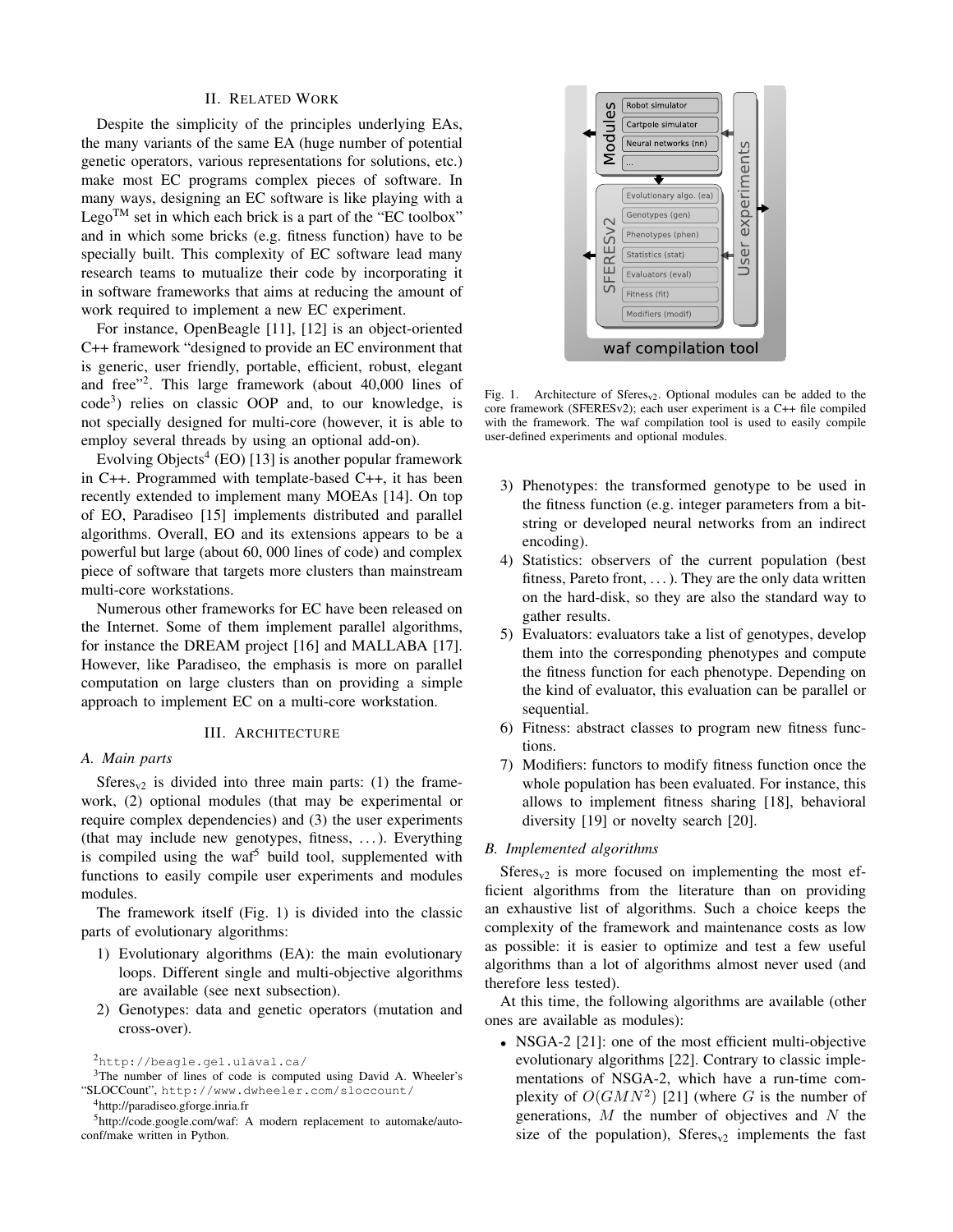dominance sorting algorithm introduced in [23], which has a complexity of  $O(GN \log^{M-1} N)$ . NSGA-2 can also be employed in single-objective optimization (it is then equivalent to a tournament-based evolutionary algorithm).

- $\epsilon$ -MOEA [24]: a recent multi-objective evolutionary algorithm based on  $\varepsilon$ -dominance. It is often more efficient than NSGA-II [24] but it is less versatile because it is archive-based; for instance, multi-objective diversity preservation approaches [19] are not compatible with archive-based algorithms.
- CMA-ES [25]: one of the most efficient single-objective evolutionary strategies; it is one of the best choices to optimize real numbers with a single objective (MO-CMA-ES [26], the multiobjective CMA-ES, is available as an experimental module).
- a simple rank-based EA: this algorithm is a reference implementation for new evolutionary algorithms in Sferes<sub>v2</sub>.

The following basic genotypes/phenotypes are available:

- Binary strings;
- Real numbers with the following operators:
	- Gaussian mutation;
	- Uniform mutation;
	- Polynomial mutation [27];
	- SBX cross-over [27];
	- Exchange parameters during cross-overs.

Some other genotypes and phenotypes are available as modules. The most notable one is the direct encoding of neural networks [28], a simple encoding to evolve the topology and the parameters of neural networks.

### *C. Main classes*

The main classes are organized in a classic object-oriented manner, with abstract classes for each of the previously defined main concepts, which are derived for each particular implementation (NSGA-2, bit-string, ...). Fig. 2 is a simplified UML diagram. Each class is then combined as Lego<sup>TM</sup> bricks by the user to form a particular experiment (Fig. 3(a)). Fig. 3(b) offers a more dynamic view by showing how each class uses the other ones during the evolutionary loop.

#### IV. IMPLEMENTATION

# *A. Technical choices*

The efficiency of C++ compilers and the large number of available libraries (both for scientific computing and for physically simulating agents, an important part of the authors' research activities) lead us to choose C++. While the use of languages such as Java has been considered, modern C++ techniques makes C++ the most promising combination of abstraction without any compromise on efficiency.

The Message Passing Interface (MPI) [30] is often the tool of choice when parallelizing evolutionary algorithms. It is, for instance, the underlying interface employed by ParadisEO [15]. MPI processes exchange data (genotypes,

fitness) via simple messages (typically strings of bytes) transported on networks or unix sockets. This makes MPI the standard approach to program clusters. However, transforming genotypes to strings and then deciphering messages can be a costly operation, especially for genotypes such as graphs or trees. On multi-core and multi-processor systems, all cores share the same memory and consequently all of them can directly access genotypes. Consequently, since  $Sferes<sub>v2</sub>$  mainly targets multi-core machines, we focused on shared memory parallelization. At least three main options are available:

- Posix threads (or multi-platform abstractions of threads such as boost::thread);
- OpenMP  $[31]$ ;
- Intel  $TBB<sup>6</sup>[32]$ .

Posix threads are standards but they are not easy to use in C++ (because it is a C API based on function pointers) and some desirable properties, for instance automatically selecting the number of threads according to the number of cores, are not built-in. Moreover, they don't propose highlevel functions to easily parallelize a loop or a sort.

OpenMP [31] is the industry-standard API for sharedmemory parallel computing. It employs annotations (#pragma) in the source code to describe how to parallelize loops. It has been more designed for C than C++ and requires an OpenMP-enabled compiler (GCC compiles OpenMP code only since a few years).

Intel TBB [32] is a recent alternative freely (GPLcompatible) provided by Intel to program multi-core systems. It relies on modern C++ techniques and provides an easy way to parallelize loops and sort procedures with many automatic optimizations (such as finding the optimal number of cores and automatically dividing data between them). Overall, the programming style of TBB and its features suits well the Sferes<sub>v2</sub> programming approach; that is why we chose to use this library.

MPI is also available as an optional add-on to run optimization of very costly fitness functions on clusters.

Having chosen the C++ language and a parallelization layer, efficient C++ libraries have to be selected to write genotypes on the file system (to save the results) and to efficiently manipulate matrix/vectors. Using existing libraries instead of designing our own has the obvious advantage of keeping the source code of the framework as small as possible. The following libraries were chosen:

- Boost<sup>7</sup>[8], [9], a set of peer-reviewed libraries that provide to  $Sferes<sub>v2</sub>$ :
	- memory management (via shared pointers);
	- serialization, to write best genotypes on the hard disk;
	- system abstraction (creating directories, etc.);
	- unit test framework.

<sup>6</sup>http://www.threadbuildingblocks.org <sup>7</sup>http://www.boost.org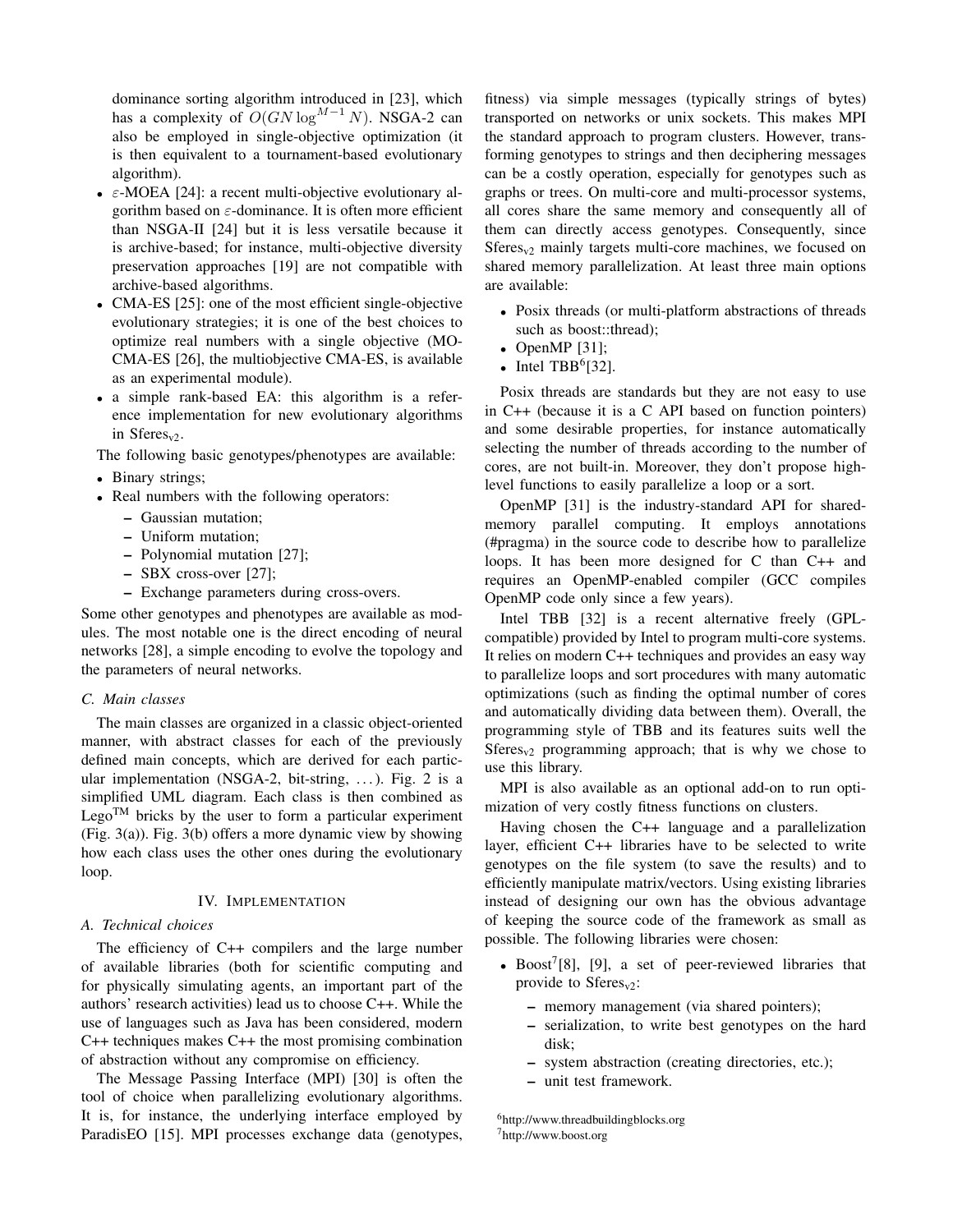

Fig. 2. UML class diagram of the main classes of Sferes<sub>v2</sub>. Some abstract classes are not implemented because template-based C++ [29] does not require them. However, these classes are implicit in the source code and the user should assume they exist. The main algorithms derive from ea::EA. Parallel evaluation is handled by eval::Parallel.



Fig. 3. (a) The Sferes<sub>v2</sub> building set (1) General template. The user first selects a fitness function (fit t) and a genotype type (gen t); they are then combined with a phenotype type (phen.t); the user then selects a statistics list (stat.t), an evalutator type (eval.t) and a modifier (modif.t); last, each type is combined with an evolutionary algorithm type (ea t) to obtain a full specialized algorithm for the particular experiment. (2) Example of an experiment that optimize the fitness ZDT2 with NSGA-2 [21] and a parallel (multi-core) evaluator (see section V-A). (3) Example of an experiment that use CMA-ES [25] to optimize the function  $f_{\text{cigar}}$  (see section V-B). (b) Overview of how Sferes<sub>v2</sub>'s objects interact. The main function first calls the run() method of the defined EA class. This method initializes the population and enters the classic chain of mutation / cross-over / evaluation / modifier. Selection is handled in ea\_t::epoch().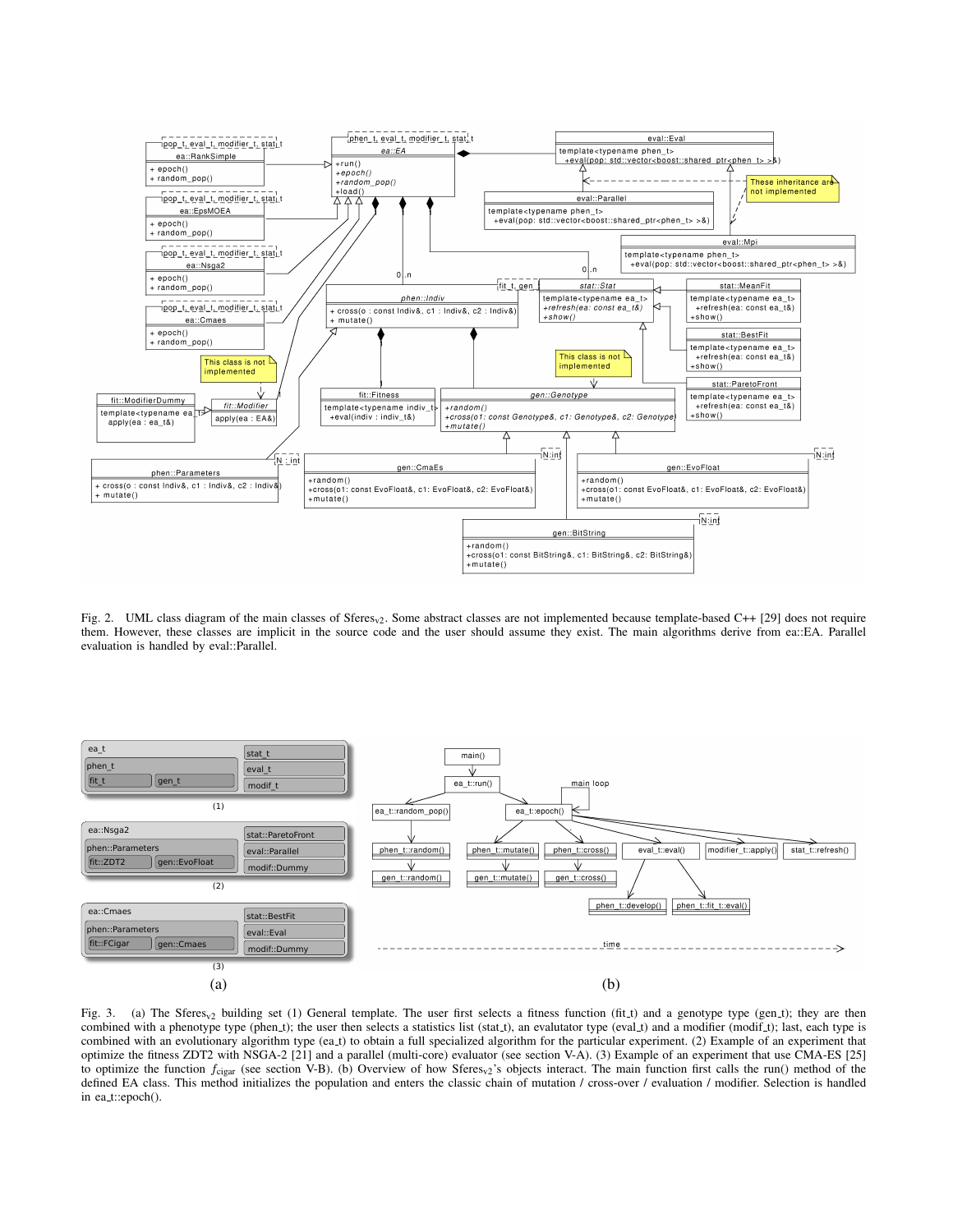```
template <class Derived> struct Base {
  void interface ()
      static_cast<Derived<sub>*></sub>(this)–>implementation();
  }
  void f()for (int i = 0; i < 3; +i) interface ();
  }
};
struct Derived : Base<Derived> {
 void implementation () { std :: cout << " impl" << std :: endl; }
};
```
Fig. 4. The "curiously recurring template pattern" [34]. This code mimics a virtual call of an abstract method: in the abstract class (Base), a generic algorithm can use methods which are only defined in the derived classes. Extending this pattern to draw a full hierarchy of classes requires more work; Sferes<sub>v2</sub> relies on the method described in [29].

• Eigen2<sup>8</sup> , a fast linear algebra library based on *expression templates* [33]. It also supports SSE vector optimizations.

Thanks to these high-level libraries, the core of sferes is made of only 4000 lines of code (LOC) and the test suite of 1200 LOC (compare to about 60,000 LOC in ParadiseEO [11] or to about 40,000 in OpenBeagle [13]).

# *B. Static Object Oriented C++*

Object-oriented programming (OOP) has many advantages that are desirable for complex high-level code. However, classic OOP (e.g. in C++ or in Java) heavily relies on virtual methods to implement abstraction and polymorphism. Such an approach has a significant run-time overhead [5]:

- selecting the appropriate method to call requires an indirection (the software has to check the virtual table);
- abstract/virtual methods cannot be inlined, resulting in a overhead for very simple methods (e.g. setters/getters).

As a consequence, the use of virtual methods is one of the main performance issues in object-oriented programming. For instance, in an image processing benchmark, a speedup by a factor 3 has been measured by only getting rid of virtual methods [6]. Nevertheless, the wide success of OOP in scientific computing demonstrates the need of high-level mechanisms such as polymorphism.

The success of the Standard Template Library (STL) [35], which manages to combine efficiency and abstraction, inspired many work in *generic programming in C++* [7], [8], [9], [35], a set of  $C++$  techniques that rely on the "template" keyword for abstraction. Among the proposed ideas, the "curiously recurring template pattern" [34] (Fig. 4) mimics polymorphism without the cost of virtual methods. This principle can be extended to a whole hierarchy of classes, leading to "static C++ Object-Oriented Programming" (SCOOP) [29]. In Sferes<sub>v2</sub>, all classes are implemented using this programming style; no virtual methods are employed. This mechanics is hidden in  $Sferes<sub>v2</sub>$  by some pre-processor macros so that users can use static OOP mostly like classic OOP.

# *C. Multi-Core parallelization*

Evolutionary algorithms are parallel in essence: the evaluation of each individual is independent from the evaluation of the other ones. In multi-core programming, all cores share the same memory so in first approximation there is no cost to evaluate each individual on a different core. This scheme is close to the classic master-slave distribution [36]; this is what is implemented in  $Sferes_{v2}$ , mainly because of its simplicity. Nevertheless, it should be noted that:

- This parallelization is more efficient if the computation of the fitness function is slow. This is often the case in real-world EC and for instance in evolutionary robotics but it is not in all benchmarks.
- This parallelization assumes that the cost of distributing the computation (which is low because all cores access the same memory but is not zero because the data have to be split, threads have to be handled and memory bandwidth is shared between cores) is lower than the cost of evaluating the fitness of the whole population. This can be a problem when very small population are used, as in CMA-ES [25].
- This approach to parallelization is designed for generational evolutionary algorithms. Steady state algorithms can also be used but only if a group of individuals is created at each iteration.

The sorting procedures, widely used in EA, can also be parallelized and TBB provides built-in parallel sort procedures. However, this parallelization should be useful only with large populations.

Last, many algorithms use loops that compute a value for each individual that is independent from the value corresponding to other individuals. This is for instance the case of the crowd assignment procedure in NSGA-2 [21]. These loops can be easily parallelized.

## *D. Compile-time configuration*

Evolutionary algorithms have a lot of parameters (e.g. population size, mutation rate, etc.) and a convenient way to set them is needed. A configuration file (e.g. an XML file) is often used. Such a method has, however, several drawbacks:

- some code to read the files has to be written and kept synchronized with the definition of classes; this has to be done each time the framework is extended for a particular EC experiment.
- parameters are unknown at compile time so some checks (e.g. if (mutation\_type ==  $x$ ) else ...) have to be done many times whereas they are useless;
- users cannot rely on the compiler to detect type errors nor exploit it to define complex configuration schemes (such as including the same set of parameters in several experiments).

The last drawback encourages many software designers to progressively increase the expressive power of their configuration language until it reaches the expressiveness and complexity of classic programming languages. This observation suggests a radical point of view: why not use the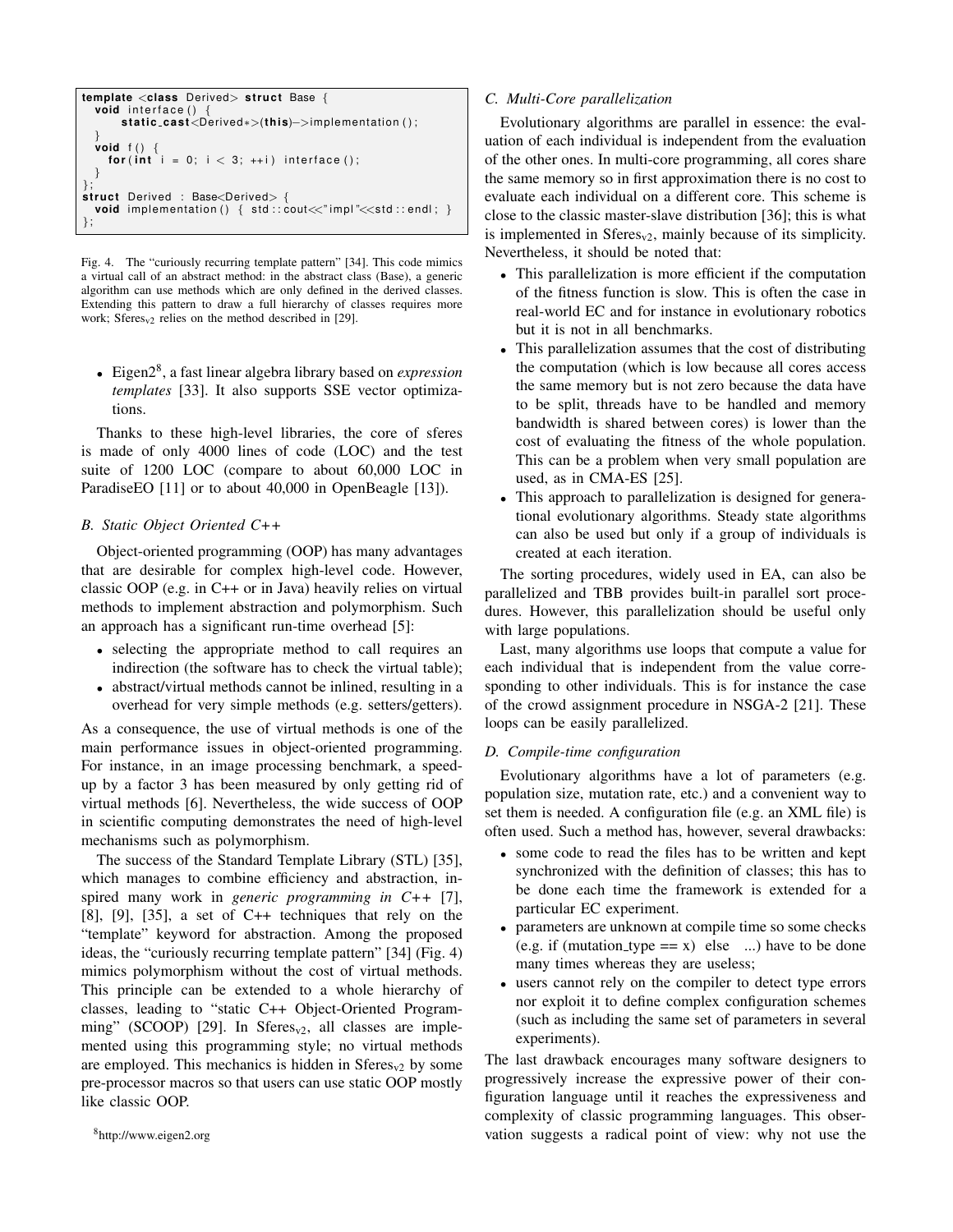

Fig. 5. Example of static parameter setting.

programming language used in the framework as a configuration language? Combined with static programming, this also avoids the first two drawbacks: only the minimum amount of code (the declaration of the parameter) has to be written and, provided that these parameters are defined as constants, the compiler can propagate parameters to the whole program, hence removing useless branches and optimizing as much as possible. Incidentally, writing the parameters in C++ allows to specify them in the same file than fitness functions and algorithm specification. This makes it possible to define a whole experiment in a single file.

This approach of parameter setting obviously imposes to recompile the source code for each parameter change, a step that can be substantially long with template-based generic programming. However, given that many EC experiments need several hours of computation, we assumed that a substantial improvement in simplicity and in speed counterbalances the time to compile the program.

From a practical viewpoint,  $Sferes<sub>v2</sub>$  parameters are defined at compile time using a structure that contains only constants. This structure is passed to all  $Sferes<sub>v2</sub>$  classes so they can access the parameters. This method allows to avoid to write read/write code for parameters. It also allows the compiler to propagate constants and settings in the whole source code, resulting in an executable optimized for the specific parameters. Fig. 5 is an example of such a static parameter setting in  $Sferes<sub>v2</sub>$ .

#### V. BENCHMARKS

To evaluate the efficiency of  $Sferes<sub>v2</sub>$ , we measured the speed achieved by  $Sferes_{v2}$  and reference implementations in two typical scenarios<sup>9</sup>: a two objectives problem optimized by NSGA-II [21] and a single objective one optimized by CMA-ES [25]. The following questions have been tackled:

- Is Sferes<sub>v2</sub> as fast than hand-tuned C code when a single core is used?
- How does the performance vary when the number of cores is increased?
- How is multi-core efficiency modified by the time to evaluate the fitness?

# *A. NSGA-2*

*a) Experimental setup:* NSGA-2 [21] is one of the most popular multiobjective evolutionary algorithms. To evaluate its implementation in Sferes<sub>v2</sub>, the ZDT2 function [22], a

TABLE I

MEAN RUNNING TIME AND STANDARD DEVIATION TO OPTIMIZE ZDT2 WITH NSGA-2, WITH REGARD TO TIME SPENT IN FITNESS.

| Implem./fit. slowdown | $0 \mu s$ (s.d.) | 500 $\mu s$ (s.d.) | 2000 $\mu s$ (s.d.) |
|-----------------------|------------------|--------------------|---------------------|
| Deb                   | 2.45s(0.41)      | 79.26s (0.03)      | 304.3s(0.04)        |
| $Sferes_v$ (1 core)   | 2.92s(0.3)       | 80.09s (0.04)      | 305.13s (0.04)      |
| $Sferes_v$ (2 cores)  | 7.75s(0.94)      | 47.11s(0.81)       | 159.24s (0.99)      |
| $Sferesv2$ (3 cores)  | 8.3s(0.7)        | 35.35s(0.41)       | 110.26s(0.1)        |
| $Sferesv2$ (4 cores)  | 7.8s(0.52)       | 28.79s(0.1)        | 85.17s (0.06)       |

classic two-objective benchmark function, has been chosen. It is defined as follows:

Minimize  $(f_1(x_1), f_2(\mathbf{x}))$ Subject to  $f_2(\mathbf{x}) = g(x_2, ..., x_m)h(f_1(x_1), g(x_2, ..., x_m))$ where:

$$
m = 30, \mathbf{x} = (x_1, \dots, x_m) \in [0, 1]^m
$$

$$
f_1(x_1) = x_1
$$

$$
g(x_2, \dots, x_m) = 1 + 9 \cdot \sum_{i=2}^m \frac{x_i}{m-1}
$$

$$
h(f_1, g) = 1 - (f_1/g)^2
$$

As additional cores are mostly employed to parallelize fitness evaluation, we can hypothesize that problems with slow fitness functions will benefit more from multi-cores than problems with fast fitness. To investigate the efficiency of Sferes<sub>v2</sub> with regard to fitness evaluation duration, ZDT2 has been artificially slowed down (via a usleep call) from 0 to 2000 microsecond<sup>10</sup>.

 $Sferes<sub>v2</sub>$  is compared in four versions (single thread, two threads, three threads and four threads) to the reference implementation in C provided by K. Deb<sup>11</sup>. Deb's code implements only NSGA-II with binary and real variables; it is not designed to be an abstract framework and it should therefore be faster than a framework.

A population of 200 individuals was employed with a total budget of 100, 000 evaluations. To provide statistically significant results, 30 runs have been launched for each case, on an Intel Quad core Q6600 at 2.40 Ghz.

*b) Results:* Let first analyze the running time when the fitness evaluation is not slowed down (table I, first column). In the single core case, Sferes<sub>v2</sub> is slightly slower  $(19\%)$ than the reference code. However, it should be reminded that the two implementations of NSGA-2 employ different algorithms to sort solutions by dominance. Sferes<sub>v2</sub> is faster with large populations (because of its better algorithm) while Deb's code is faster with small population (because of faster specialized C code). Hence, despite the abstraction offered by  $Sferes<sub>v2</sub>$ , the speed of the two codes is of the same order of magnitude. This validates the use of modern C++ techniques as an alternative to hand-tuned C code. The same experiment

<sup>11</sup>http://www.iitk.ac.in/kangal/codes.shtml

<sup>&</sup>lt;sup>9</sup>The source code of the benchmarks can be downloaded on the  $Sferes<sub>v2</sub>$ website: http://www.isir.upmc.fr/~mouret/sferes2

 $10$ It should be noted that slowing down with usleep() is an ideal case of slow fitness calculation because there is no memory access during the sleeping time.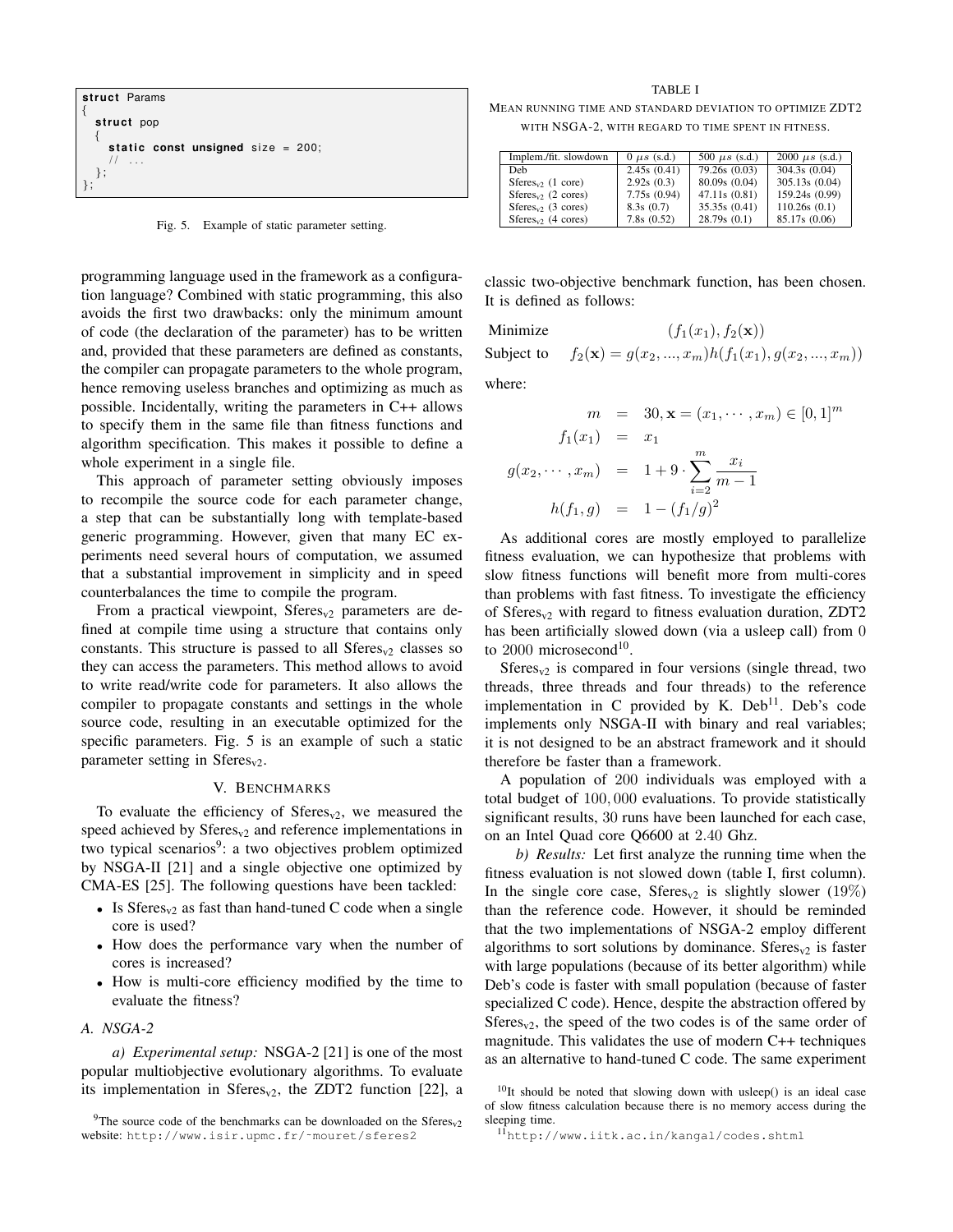

Fig. 6. Speed-up  $(\frac{T_s}{T_r})$ , where  $T_s$  is the time to run the code with Sferes<sub>v2</sub> and  $T_r$  the time to run the same optimization with Deb's code) with regard to time spent in fitness and number of cores used.  $Sf(1)$  means  $Sferes<sub>v2</sub>$ (one core),  $Sf(2)$  means  $Sferes<sub>v2</sub>$  (2 cores), etc.

has been launched with EO [13] and running time larger than 60 seconds were observed (more than 20 times slower than Deb's code and  $Sferes_{v2}$ ). We are currently investigating this difference to double-check that it is not a misuse of EO.

When the number of cores is increased,  $Sferes<sub>v2</sub>$  is increasingly slower. This counter-intuitive result means that time spent to parallelize the evaluation (creating threads, splitting data, ...) is larger than time spent to evaluate individuals. ZDT2 only requires a few cycles to be computed, consequently even computing it a few hundred times is easily faster than a few complex system calls.

This picture is reversed with a slower, more realistic, fitness function (table I, columns 2 and 3). In the best case  $(2000\mu s$  and 4 cores), Sferes<sub>v2</sub> is 3.6 faster than Deb's code, a speed-up close to the theoritical value (4). When two cores are used,  $Sferes_{v2}$  is 1.9 times faster than the Deb's code, showing how a now basic dual-core workstation can benefit from a parallel evaluation. To further understand when more than one core should be employed, we computed the speedup with regard to time spent in fitness evaluation (Fig. 6). Results show that if more than  $100\mu s$  are spent in evaluating the fitness function, using more cores is profitable.

### *B. CMA-ES*

*c) Experimental setup:* CMA-ES [25] is a powerful evolution strategy based on covariance matrix adaptation. It represents a different class of EA than NSGA-2: it is a single objective algorithm, it only handles real-valued parameters, it involves complex matrix manipulations (notably an eigen vector decomposition) at each generation and relies on a small population (less than 10). The small population and the matrix manipulations are expected to decrease the benefits of parallelization.

In this work, CMA-ES has been evaluated on the minimization of  $f_{\text{cigar}}(x)$ , one of the basic benchmark functions described in [25]:

$$
f_{\text{cigar}}(x) = x_1^2 + \sum_{i=2}^{n} (1000x_i)^2
$$

where  $x \in [0, 1]^{22}$  is the candidate solution to be evaluated. The minimization is stopped when  $f_{\text{cigar}}(x) < 10^{-12}$ . The

MEAN RUNNING TIME AND STANDARD DEVIATION TO OPTIMIZE  $f_{\text{CIGAR}}$ WITH CMA-ES, WITH REGARD TO TIME SPENT IN FITNESS EVALUATION.

| Implem./fit. slowdown | $0 \mu s$ (s.d.) | 500 $\mu s$ (s.d.) | 2000 $\mu s$ (s.d.) |
|-----------------------|------------------|--------------------|---------------------|
| Hansen                | 0.73s(0.1)       | 9.26s(0.17)        | 34.61s (0.58)       |
| $Sferes_v$ (1 core)   | 0.96s(0.32)      | 9.47s(0.2)         | 33.95s (0.71)       |
| $Sferes_v$ (2 cores)  | 0.99s(0.3)       | 5.66s(0.13)        | 18.86s (0.39)       |
| $Sferesv2$ (3 cores)  | 0.94s(0.18)      | 4.46s(0.19)        | 13.8s(0.21)         |
| $Sferesv2$ (4 cores)  | 0.97s(0.23)      | 3.81s(0.09)        | 11.36s(0.22)        |
|                       |                  |                    |                     |



Fig. 7. Speed-up  $(\frac{T_s}{T_r})$ , where  $T_s$  is the time to run the code with Sferes<sub>v2</sub> and  $T_r$  the time to run the same optimization with Hansen's code) with regard to time spent in fitness evaluation and number of cores used (Sf(1) means  $Sferes<sub>v2</sub>$  (one core), etc.).

parameters are those suggested by Hansen [25]; notably, the population is made of only 7 individuals. Sferes<sub>v2</sub> is compared with Hansen's implementation in  $C^{12}$ .

*d) Results:* When only one core is used, Sferes<sub>v2</sub> is about 30% slower than Hansen's code (Table II). We think that a 30% slow down is satisfying because  $Sferes<sub>v2</sub>$  is more abstract and high-level than the hand-tuned C-code provided by Hansen. The difference in abstraction level is easily illustrated by the length of the two source codes: about 2000 lines of code for Hansen's implementation and 200 lines for  $Sferes_{v2}$ 's implementation. This result validates the use of template-based C++ as an alternative to hand-tuned C code.

Contrary to the experiments with NSGA-2,  $Sferes<sub>v2</sub>$  does not significantly slows down when more than one core is employed with a fast fitness. However, adding more cores in this situation appears useless<sup>13</sup>. When time spent in fitness increases (Fig. 7), it becomes more profitable to use several cores. In the best case  $(2000\mu s)$  spent in fitness), a speed-up of 3.0 is observed with 4 cores and one of 1.8 with two cores.

# VI. CONCLUSION

This paper introduced  $Sferes_{v2}$ , a C++ framework for evolutionary computation based on multi-core parallelization and template-based C++. The current implementation and benchmarks results show that  $Sferes<sub>v2</sub>$  fulfills the initial goals:

<sup>12</sup>http://www.lri.fr/˜hansen/cmaes\_inmatlab.html <sup>13</sup>This may be caused by the heuristics of TBB that could consider that the parallelization is inefficient and, consequently, only use one core.